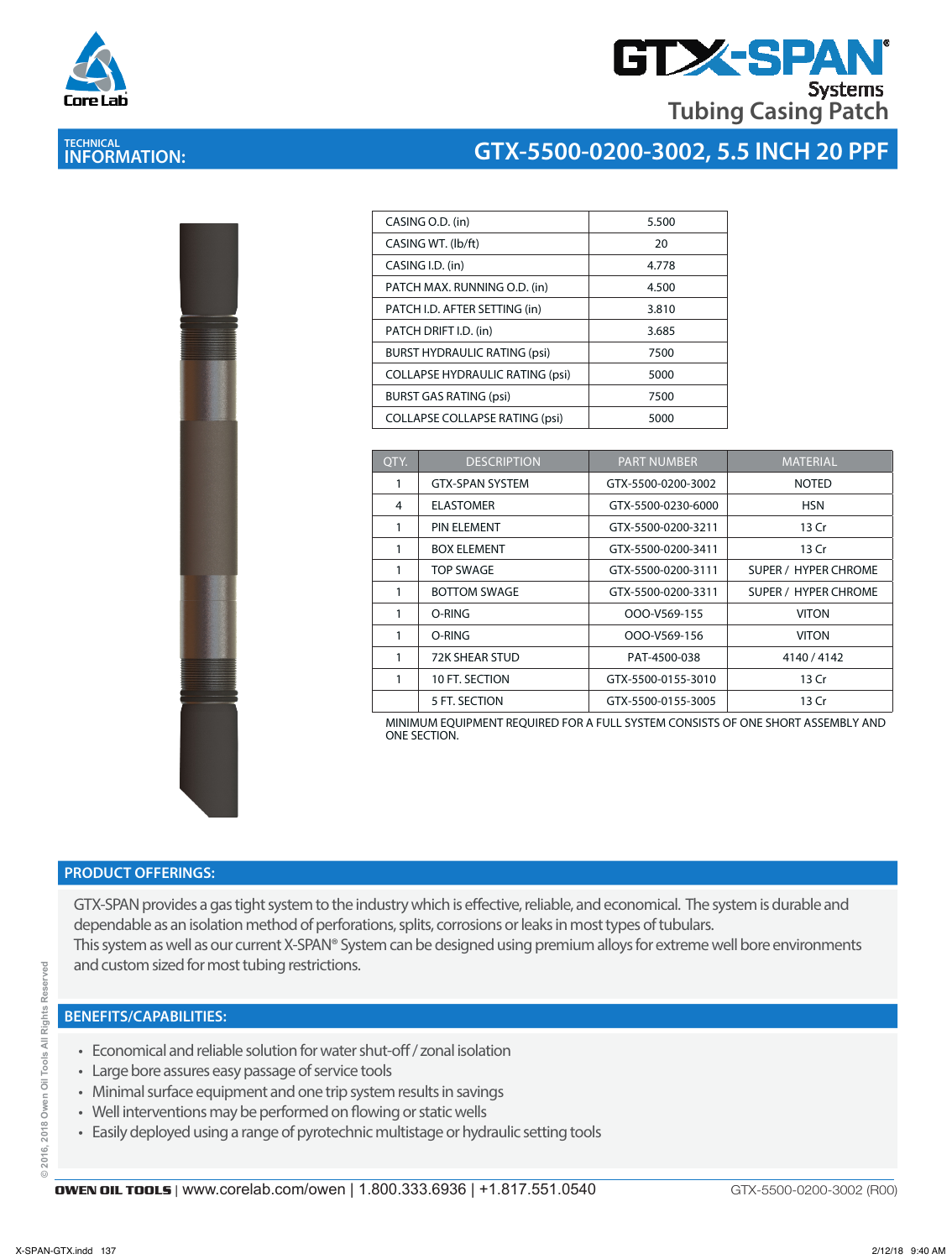

# **GTX-SPAN Tubing Casing Patch**

## **TECHNICAL INFORMATION:**

## **GTX-5500-0200-3002, 5.5 INCH 20 PPF**



| CASING O.D. (in)                       | 5.500 |
|----------------------------------------|-------|
| CASING WT. (lb/ft)                     | 20    |
| CASING I.D. (in)                       | 4.778 |
| PATCH MAX. RUNNING O.D. (in)           | 4.500 |
| PATCH I.D. AFTER SETTING (in)          | 3.810 |
| PATCH DRIFT I.D. (in)                  | 3.685 |
| <b>BURST HYDRAULIC RATING (psi)</b>    | 7500  |
| <b>COLLAPSE HYDRAULIC RATING (psi)</b> | 5000  |
| <b>BURST GAS RATING (psi)</b>          | 7500  |
| <b>COLLAPSE COLLAPSE RATING (psi)</b>  | 5000  |

| QTY.         | <b>DESCRIPTION</b>                     | <b>PART NUMBER</b> | <b>MATERIAL</b>             |
|--------------|----------------------------------------|--------------------|-----------------------------|
| 4            | <b>ELASTOMER</b>                       | GTX-5500-0230-6000 | <b>HSN</b>                  |
| $\mathbf{1}$ | PIN ELEMENT                            | GTX-5500-0200-3211 | 13 Cr                       |
| $\mathbf{1}$ | <b>BOX ELEMENT</b>                     | GTX-5500-0200-3411 | 13 Cr                       |
| $\mathbf{1}$ | <b>TOP SWAGE</b>                       | GTX-5500-0200-3111 | <b>SUPER / HYPER CHROME</b> |
| $\mathbf{1}$ | <b>BOTTOM SWAGE</b>                    | GTX-5500-0200-3311 | SUPER / HYPER CHROME        |
| $N+1$        | O-RING                                 | OOO-V569-155       | <b>VITON</b>                |
| $N+1$        | O-RING                                 | OOO-V569-156       | <b>VITON</b>                |
| $\mathbf{1}$ | <b>72K SHEAR STUD</b>                  | PAT-4500-038       | 4140 / 4142                 |
| $\mathbf{1}$ | SET SCREW 1/4 INCH X 20 TPI, 5/16 INCH | PUR-0501-030       | ALLOY                       |
| N            | 10 FT. SECTION                         | GTX-5500-0155-3010 | 13 Cr                       |
| $\mathbf{1}$ | <b>SLEEVE NUT</b>                      | SET-3250-120       | 4130/4140                   |
| $\mathbf{1}$ | <b>SLEEVE LOCK NUT</b>                 | SET-3250-121       | 4130/4140                   |
| $\mathbf{1}$ | SETTING SLEEVE ASSY                    | SET-3250-148       | <b>NOTED</b>                |
| $\mathbf{1}$ | <b>QUICK CHANGE ROD</b>                | SET-3250-130       | 4130/4140                   |
| $\mathbf{1}$ | QUICK CHANGE NUT                       | SET-3250-131       | 4130/4140                   |
| $\mathbf{1}$ | <b>LOCK NUT</b>                        | SET-3500-025       | 1213 - 1215                 |
| $\mathbf{1}$ | TOP ADAPTER ROD                        | SET-3250-132       | 4130/4140                   |
| $N+1$        | ROD TANDEM CONNECTOR                   | SET-3250-133       | 4130/4140                   |
| $\mathsf{N}$ | 10 FT. ROD                             | SET-3250-134       | 4130/4140                   |
| OPT          | 5 FT. ROD                              | SET-3250-135       | 4130/4140                   |
| $\mathbf{1}$ | <b>BOTTOM ROD EXTENDED</b>             | SET-3250-136L      | 4130/4140                   |
| $\mathbf{1}$ | <b>COLLET ASSEMBLY</b>                 | SET-3250-137B      | <b>NOTED</b>                |
| $\mathbf{1}$ | <b>COLLET BODY</b>                     | SET-3250-138B      | 4140 / 4142                 |
| $\mathbf{1}$ | <b>END SUB</b>                         | SET-3250-139B      | 4140 / 4142                 |
| $\mathbf{1}$ | <b>COLLET SUPPORT</b>                  | SET-3250-157C      | 4130/4140                   |
| N            | <b>ROD SUPPORT</b>                     | SET-3250-142       | <b>ALUMINIUM</b>            |

MINIMUM EQUIPMENT REQUIRED FOR 10 FT. SYSTEM N ROD SUPPORT SET-3250-142 ALUMINIUM

**© 2016, 2018 Owen Oil Tools All Rights Reserved**

 $@2016,$ 

2018 Owen Oil Tools All Rights Reserved